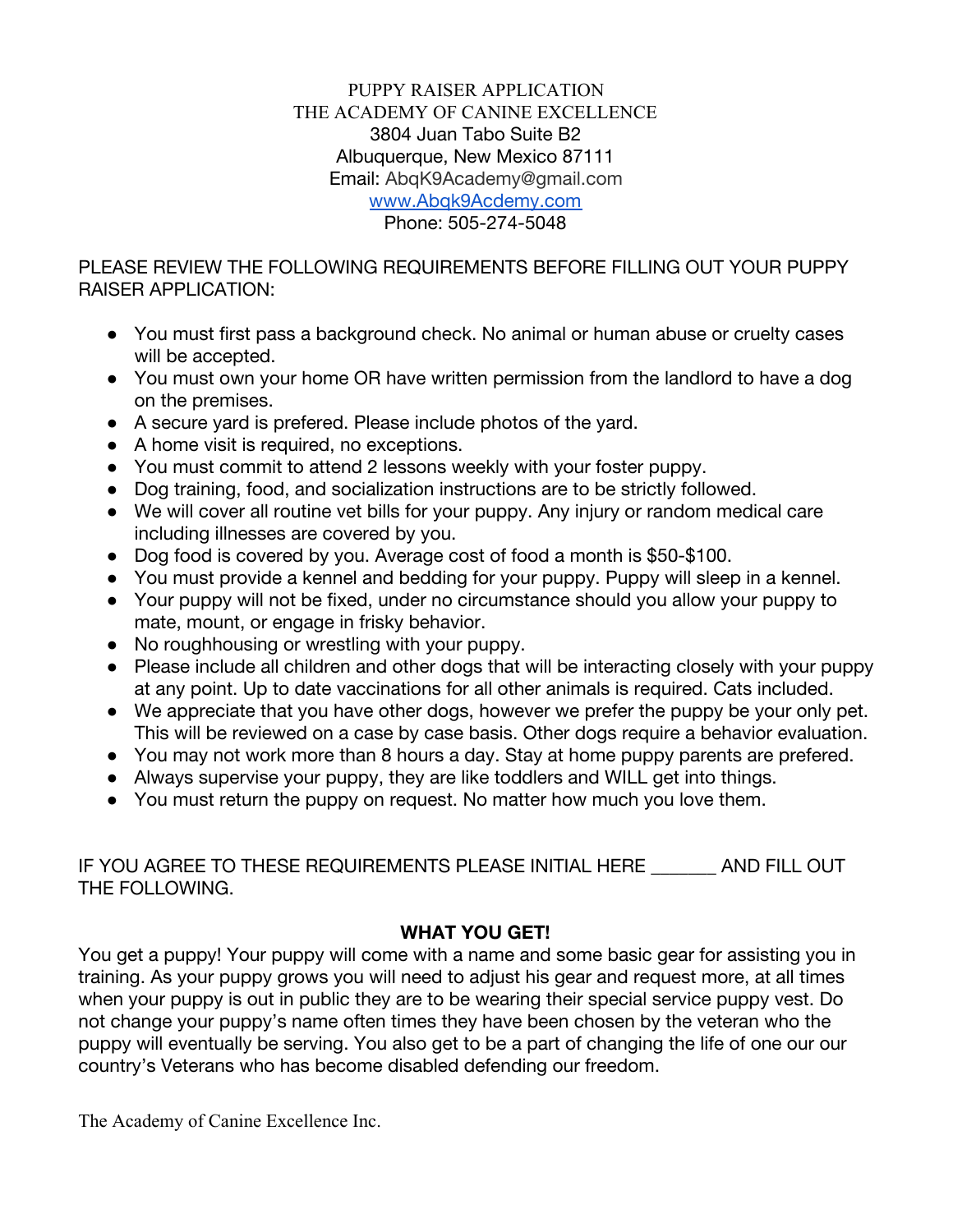### **PUPPY WARNINGS!!!**

Puppies chew, pee, poop, and require a lot of supervision. Puppies will need training and a stable environment. You are not to yell at your puppy, hit them, or scold them in an aggressive manner. Puppies are NEVER to be allowed at dog parks. No table food. No "FREE" treats. There is to be NO deviation from the training plan put in place for your puppy. Puppies may be rotated from home to home at certain intervals. Always keep the puppy on a leash when not in a secure approved enclosure.

**1. APPLICATION**. Application will be reviewed when all information has been received. \$25 processing application fee. (Non-refundable – please submit payment with this form).

Mail payment to: **The Academy of Canine Excellence 3804 Juan Tabo Suite B2 Albuquerque, New Mexico, 87111**

# **APPLICATION - PERSONAL INFO**

| <b>Street</b>                                                                                                                                                                                                                  | City                           | State | Zip |
|--------------------------------------------------------------------------------------------------------------------------------------------------------------------------------------------------------------------------------|--------------------------------|-------|-----|
| PHONE Daytime                                                                                                                                                                                                                  | Evening ______________________ |       |     |
|                                                                                                                                                                                                                                |                                |       |     |
| EMPLOYED y/n EMPLOYER New York and the state of the state of the state of the state of the state of the state of the state of the state of the state of the state of the state of the state of the state of the state of the s |                                |       |     |
| OWN/RENT ___________                                                                                                                                                                                                           |                                |       |     |
|                                                                                                                                                                                                                                |                                |       |     |
|                                                                                                                                                                                                                                |                                |       |     |
| <b>Street</b>                                                                                                                                                                                                                  | City                           | State | Zip |
|                                                                                                                                                                                                                                |                                |       |     |
|                                                                                                                                                                                                                                |                                |       |     |
| <b>HOW DID YOU LEARN ABOUT US?</b>                                                                                                                                                                                             |                                |       |     |

## WHY DO YOU WANT TO RAISE A SERVICE PUPPY?

## LIST OTHER PEOPLE LIVING IN YOUR HOME (age and relationship to you).

\_\_\_\_\_\_\_\_\_\_\_\_\_\_\_\_\_\_\_\_\_\_\_\_\_\_\_\_\_\_\_\_\_\_\_\_\_\_\_\_\_\_\_\_\_\_\_\_\_\_\_\_\_\_\_\_\_\_\_\_\_\_\_\_\_ \_\_\_\_\_\_\_\_\_\_\_\_\_\_\_\_\_\_\_\_\_\_\_\_\_\_\_\_\_\_\_\_\_\_\_\_\_\_\_\_\_\_\_\_\_\_\_\_\_\_\_\_\_\_\_\_\_\_\_\_\_\_\_\_\_

\_\_\_\_\_\_\_\_\_\_\_\_\_\_\_\_\_\_\_\_\_\_\_\_\_\_\_\_\_\_\_\_\_\_\_\_\_\_\_\_\_\_\_\_\_\_\_\_\_\_\_\_\_\_\_\_\_\_\_\_\_\_\_\_\_\_\_\_\_\_\_\_\_\_\_\_\_\_\_\_\_\_\_\_\_ \_\_\_\_\_\_\_\_\_\_\_\_\_\_\_\_\_\_\_\_\_\_\_\_\_\_\_\_\_\_\_\_\_\_\_\_\_\_\_\_\_\_\_\_\_\_\_\_\_\_\_\_\_\_\_\_\_\_\_\_\_\_\_\_\_\_\_\_\_\_\_\_\_\_\_\_\_\_\_\_\_\_\_\_\_

\_\_\_\_\_\_\_\_\_\_\_\_\_\_\_\_\_\_\_\_\_\_\_\_\_\_\_\_\_\_\_\_\_\_\_\_\_\_\_\_\_\_\_\_\_\_\_\_\_\_\_\_\_\_\_\_\_\_\_\_\_\_\_\_\_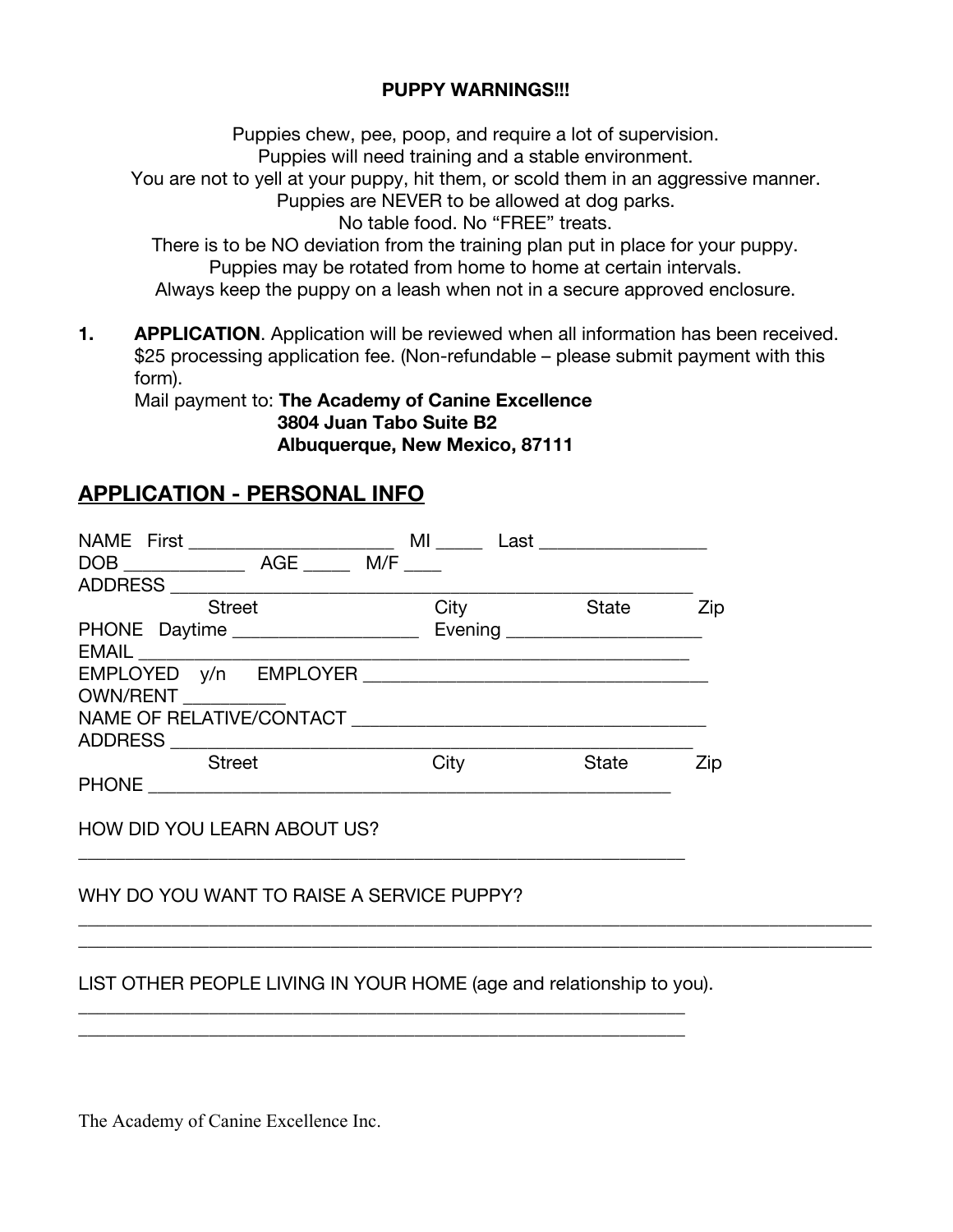# **PLEASE INCLUDE A PHOTO OF YOU/YOUR FAMILY!**

\_\_\_\_\_\_\_\_\_\_\_\_\_\_\_\_\_\_\_\_\_\_\_\_\_\_\_\_\_\_\_\_\_\_\_\_\_\_\_\_\_\_\_\_\_\_\_\_\_\_\_\_\_\_\_\_\_\_\_\_\_\_\_\_\_\_\_\_\_\_\_\_\_\_\_\_\_\_\_\_\_\_\_\_

# **PERSONAL OR PROFESSIONAL REFERRALS**

Please list names and contact information of two people who will provide a referral for you. Emails to AbqK9Academy@gmail.com

| <b>NAME</b><br><u> 1980 - Andrea Barbara, amerikana amerikana amerikana amerikana amerikana amerikana amerikana amerikana amerika</u>                                                                                          |  |
|--------------------------------------------------------------------------------------------------------------------------------------------------------------------------------------------------------------------------------|--|
|                                                                                                                                                                                                                                |  |
|                                                                                                                                                                                                                                |  |
|                                                                                                                                                                                                                                |  |
|                                                                                                                                                                                                                                |  |
|                                                                                                                                                                                                                                |  |
|                                                                                                                                                                                                                                |  |
|                                                                                                                                                                                                                                |  |
| Phone experience and the state of the state of the state of the state of the state of the state of the state of the state of the state of the state of the state of the state of the state of the state of the state of the st |  |
| Email experience and the contract of the contract of the contract of the contract of the contract of the contract of the contract of the contract of the contract of the contract of the contract of the contract of the contr |  |
|                                                                                                                                                                                                                                |  |
| <b>INFORMATION ON DOG EXPERIENCE</b>                                                                                                                                                                                           |  |
|                                                                                                                                                                                                                                |  |
| Do you already have a dog? Y/N Name: Name:                                                                                                                                                                                     |  |
|                                                                                                                                                                                                                                |  |
|                                                                                                                                                                                                                                |  |
|                                                                                                                                                                                                                                |  |
|                                                                                                                                                                                                                                |  |
| Issues that need to be addressed                                                                                                                                                                                               |  |
|                                                                                                                                                                                                                                |  |
|                                                                                                                                                                                                                                |  |
|                                                                                                                                                                                                                                |  |
| Have you ever owned a dog? Yes / No                                                                                                                                                                                            |  |
|                                                                                                                                                                                                                                |  |
|                                                                                                                                                                                                                                |  |
|                                                                                                                                                                                                                                |  |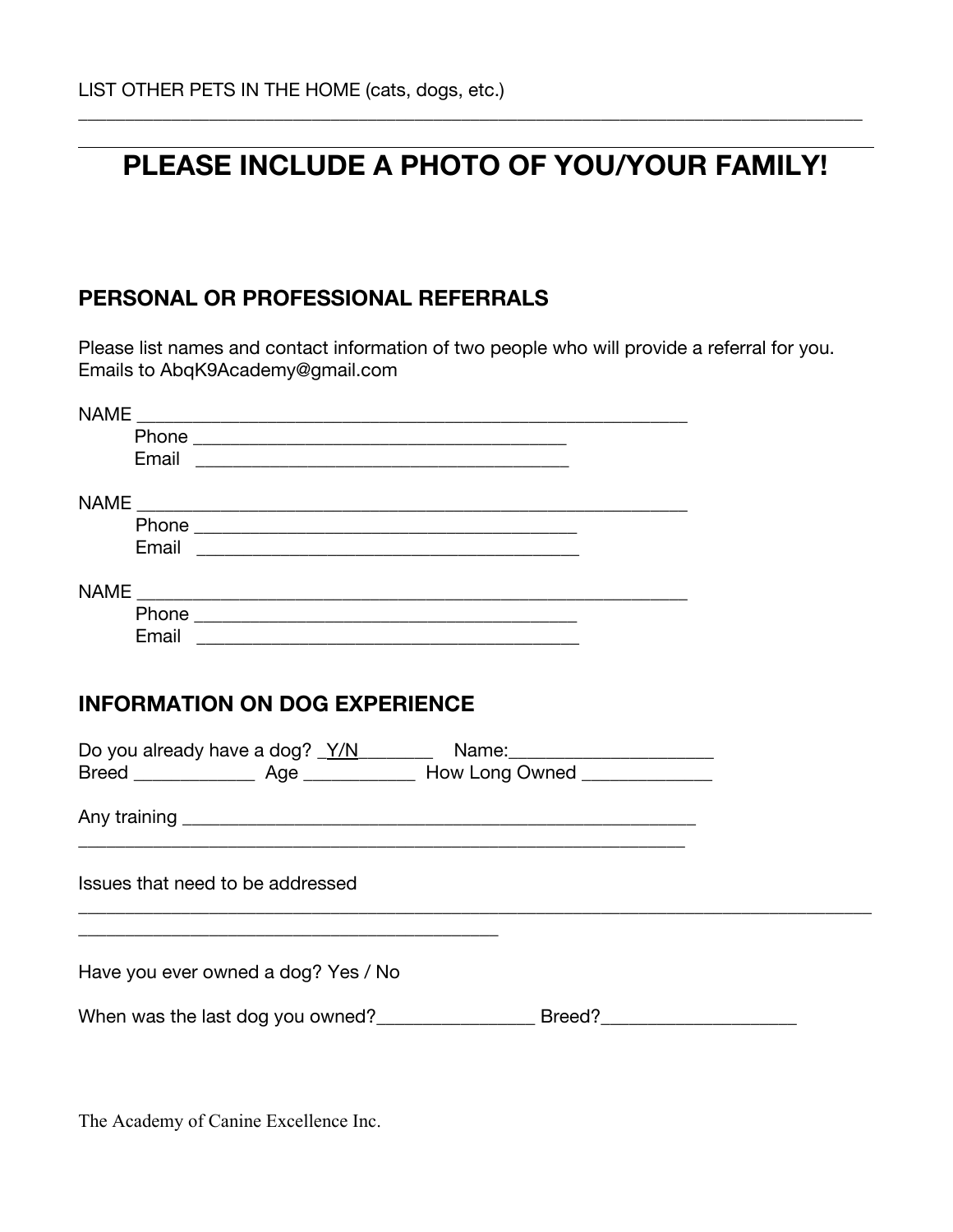Did you have any issues with your previous dog?

Did your previous dog have any formal training? When and Where?

Please list your Veterinarian and Emergency Veterinarian:

List some activities that you would like to do with a dog: (Hiking, walking in the park, sleeping on the couch, going to the movies)

\_\_\_\_\_\_\_\_\_\_\_\_\_\_\_\_\_\_\_\_\_\_\_\_\_\_\_\_\_\_\_\_\_\_\_\_\_\_\_\_\_\_\_\_\_\_\_\_\_\_\_\_\_\_\_\_\_\_\_\_\_\_\_\_\_\_\_\_\_\_\_\_\_\_\_\_\_\_\_\_\_\_\_\_\_ \_\_\_\_\_\_\_\_\_\_\_\_\_\_\_\_\_\_\_\_\_\_\_\_\_\_\_\_\_\_\_\_\_\_\_\_\_\_\_\_\_\_\_\_\_\_\_\_\_\_\_\_\_\_\_\_\_\_\_\_\_\_\_\_\_\_\_\_\_\_\_\_\_\_\_\_\_\_\_\_\_\_\_\_\_

\_\_\_\_\_\_\_\_\_\_\_\_\_\_\_\_\_\_\_\_\_\_\_\_\_\_\_\_\_\_\_\_\_\_\_\_\_\_\_\_\_\_\_\_\_\_\_\_\_\_\_\_\_\_\_\_\_\_\_\_\_\_\_\_\_\_\_\_\_\_\_\_\_\_\_\_\_\_\_\_\_\_\_\_\_ \_\_\_\_\_\_\_\_\_\_\_\_\_\_\_\_\_\_\_\_\_\_\_\_\_\_\_\_\_\_\_\_\_\_\_\_\_\_\_\_\_\_\_\_\_\_\_\_\_\_\_\_\_\_\_\_\_\_\_\_\_\_\_\_\_\_\_\_\_\_\_\_\_\_\_\_\_\_\_\_\_\_\_\_\_

\_\_\_\_\_\_\_\_\_\_\_\_\_\_\_\_\_\_\_\_\_\_\_\_\_\_\_\_\_\_\_\_\_\_\_\_\_\_\_\_\_\_\_\_\_\_\_\_\_\_\_\_\_\_\_\_\_\_\_\_\_\_\_\_\_\_\_\_\_\_\_\_\_\_\_\_\_\_\_\_\_\_\_\_\_ \_\_\_\_\_\_\_\_\_\_\_\_\_\_\_\_\_\_\_\_\_\_\_\_\_\_\_\_\_\_\_\_\_\_\_\_\_\_\_\_\_\_\_\_\_\_\_\_\_\_\_\_\_\_\_\_\_\_\_\_\_\_\_\_\_\_\_\_\_\_\_\_\_\_\_\_\_\_\_\_\_\_\_\_\_ \_\_\_\_\_\_\_\_\_\_\_\_\_\_\_\_\_\_\_\_\_\_\_\_\_\_\_\_\_\_\_\_\_\_\_\_\_\_\_\_\_\_\_\_\_\_\_\_\_\_\_\_\_\_\_\_\_\_\_\_\_\_\_\_\_\_\_\_\_\_\_\_\_\_\_\_\_\_\_\_\_\_\_\_\_

\_\_\_\_\_\_\_\_\_\_\_\_\_\_\_\_\_\_\_\_\_\_\_\_\_\_\_\_\_\_\_\_\_\_\_\_\_\_\_\_\_\_\_\_\_\_\_\_\_\_\_\_\_\_\_\_\_\_\_\_\_\_\_\_\_\_\_\_\_\_\_\_\_\_\_\_\_\_\_\_\_\_\_\_\_ \_\_\_\_\_\_\_\_\_\_\_\_\_\_\_\_\_\_\_\_\_\_\_\_\_\_\_\_\_\_\_\_\_\_\_\_\_\_\_\_\_\_\_\_\_\_\_\_\_\_\_\_\_\_\_\_\_\_\_\_\_\_\_\_\_\_\_\_\_\_\_\_\_\_\_\_\_\_\_\_\_\_\_\_\_

\_\_\_\_\_\_\_\_\_\_\_\_\_\_\_\_\_\_\_\_\_\_\_\_\_\_\_\_\_\_\_\_\_\_\_\_\_\_\_\_\_\_\_\_\_\_\_\_\_\_\_\_\_\_\_\_\_\_\_\_\_\_\_\_\_\_\_\_\_\_\_\_\_\_\_\_\_\_\_\_\_\_\_\_\_ \_\_\_\_\_\_\_\_\_\_\_\_\_\_\_\_\_\_\_\_\_\_\_\_\_\_\_\_\_\_\_\_\_\_\_\_\_\_\_\_\_\_\_\_\_\_\_\_\_\_\_\_\_\_\_\_\_\_\_\_\_\_\_\_\_\_\_\_\_\_\_\_\_\_\_\_\_\_\_\_\_\_\_\_\_ \_\_\_\_\_\_\_\_\_\_\_\_\_\_\_\_\_\_\_\_\_\_\_\_\_\_\_\_\_\_\_\_\_\_\_\_\_\_\_\_\_\_\_\_\_\_\_\_\_\_\_\_\_\_\_\_\_\_\_\_\_\_\_\_\_\_\_\_\_\_\_\_\_\_\_\_\_\_\_\_\_\_\_\_\_

How often are you able to exercise your dog daily? weekly? where and how?

If we placed a service dog prospect with you and they did not work out as a service dog would you want us to rehome the dog or keep it as a pet? (Some dogs regardless of behavior testing and various screening processes may not finish the program for a variety of reasons)

\_\_\_\_\_\_\_\_\_\_\_\_\_\_\_\_\_\_\_\_\_\_\_\_\_\_\_\_\_\_\_\_\_\_\_\_\_\_\_\_\_\_\_\_\_\_\_\_\_\_\_\_\_\_\_\_\_\_\_\_\_\_\_\_\_\_\_\_\_\_\_\_\_\_\_\_\_\_\_\_\_\_\_\_\_ \_\_\_\_\_\_\_\_\_\_\_\_\_\_\_\_\_\_\_\_\_\_\_\_\_\_\_\_\_\_\_\_\_\_\_\_\_\_\_\_\_\_\_\_\_\_\_\_\_\_\_\_\_\_\_\_\_\_\_\_\_\_\_\_\_\_\_\_\_\_\_\_\_\_\_\_\_\_\_\_\_\_\_\_\_

\_\_\_\_\_\_\_\_\_\_\_\_\_\_\_\_\_\_\_\_\_\_\_\_\_\_\_\_\_\_\_\_\_\_\_\_\_\_\_\_\_\_\_\_\_\_\_\_\_\_\_\_\_\_\_\_\_\_\_\_\_\_\_\_\_\_\_\_\_\_\_\_\_\_\_\_\_\_\_\_\_\_\_\_\_ \_\_\_\_\_\_\_\_\_\_\_\_\_\_\_\_\_\_\_\_\_\_\_\_\_\_\_\_\_\_\_\_\_\_\_\_\_\_\_\_\_\_\_\_\_\_\_\_\_\_\_\_\_\_\_\_\_\_\_\_\_\_\_\_\_\_\_\_\_\_\_\_\_\_\_\_\_\_\_\_\_\_\_\_\_

\_\_\_\_\_\_\_\_\_\_\_\_\_\_\_\_\_\_\_\_\_\_\_\_\_\_\_\_\_\_\_\_\_\_\_\_\_\_\_\_\_\_\_\_\_\_\_\_\_\_\_\_\_\_\_\_\_\_\_\_\_\_\_\_\_\_\_\_\_\_\_\_\_\_\_\_\_\_\_\_\_\_\_\_\_ \_\_\_\_\_\_\_\_\_\_\_\_\_\_\_\_\_\_\_\_\_\_\_\_\_\_\_\_\_\_\_\_\_\_\_\_\_\_\_\_\_\_\_\_\_\_\_\_\_\_\_\_\_\_\_\_\_\_\_\_\_\_\_\_\_\_\_\_\_\_\_\_\_\_\_\_\_\_\_\_\_\_\_\_\_

If you went out of town or had to leave your dog for an extended period of time who would care for it? (Friend, Family, boarding?)

How many hours a day are you gone for work or school on average?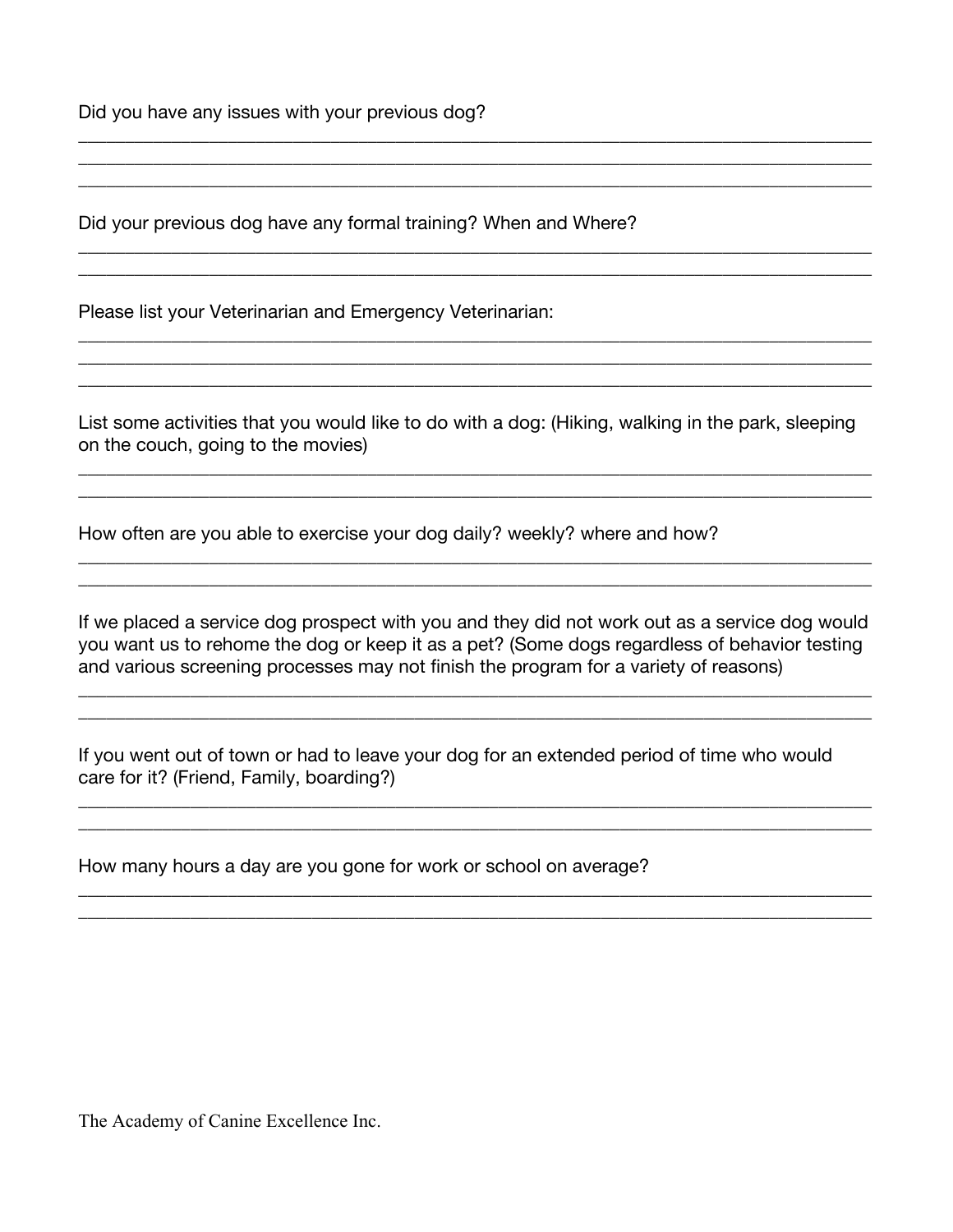Official Photography Release Academy of Canine Excellence [www.AbqK9Academy.com](http://www.abqk9academy.com/)

I hereby grant permission for The Academy of Canine Excellence Inc. to take photos and videos for their organization to be used for promotion or training. Posting pictures online is allowed and may use my name. All pictures remain the property of The Academy of Canine Excellence Inc. and I may download them for my personal use.

Name

Signature of Parent If Minor

\_\_\_\_\_\_\_\_\_\_\_\_\_\_\_\_\_\_\_\_\_\_\_\_\_\_\_\_\_\_

\_\_\_\_\_\_\_\_\_\_\_\_\_\_\_\_\_\_\_\_\_\_\_\_\_\_\_\_\_\_\_\_\_\_\_\_\_\_\_\_\_\_\_

\_\_\_\_\_\_\_\_\_\_\_\_\_\_\_\_\_\_\_\_\_\_\_\_\_\_\_\_\_\_\_\_\_\_\_\_\_\_\_\_\_\_\_

Date